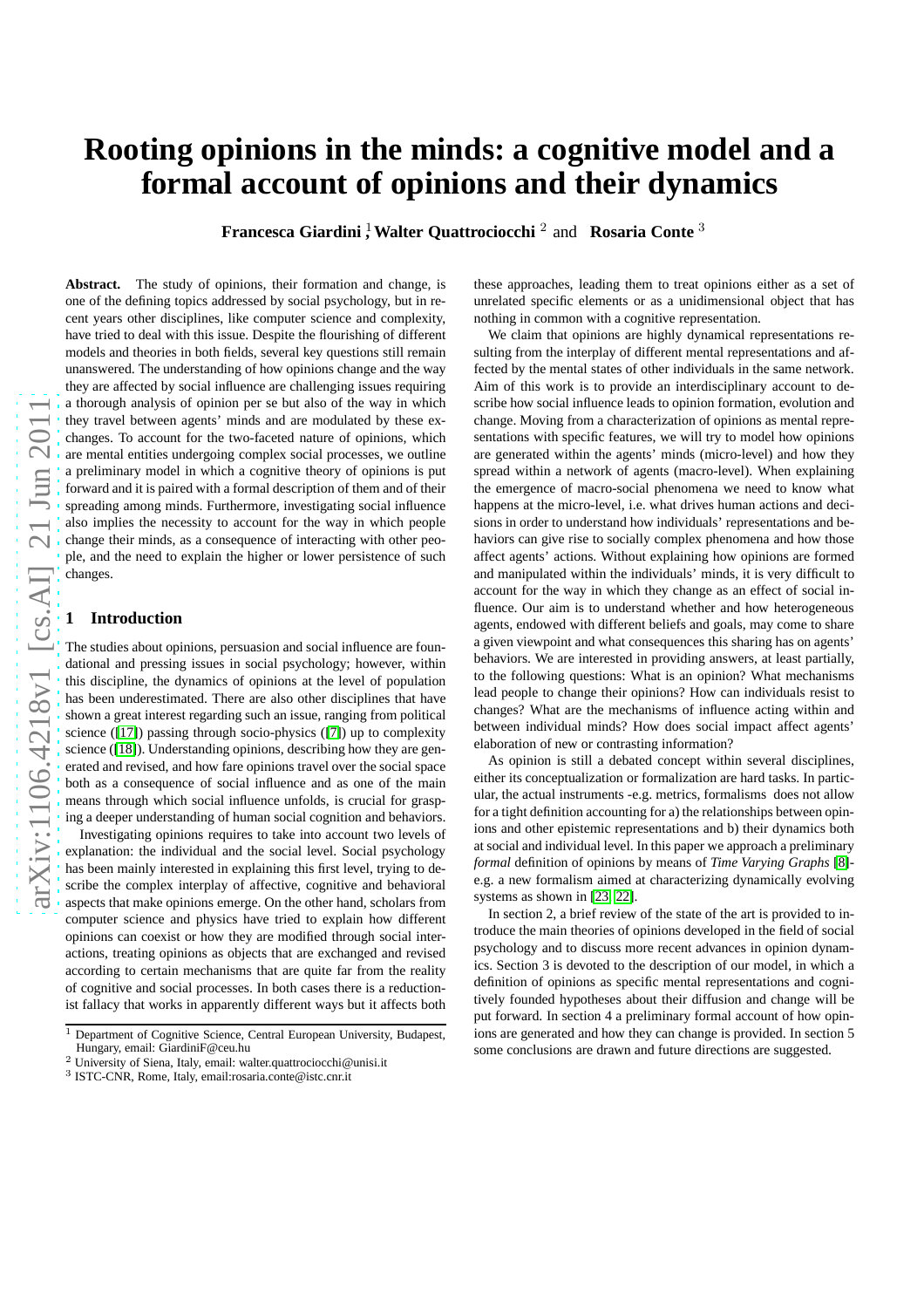# **2 State of the Art**

Social psychologists have devoted much attention to the study of opinions' formation and spreading, but a comprehensive and definite model allowing for an operational and generative account is still missing. Providing a comprehensive review of social psychology literature is beyond the scope of this work, but in this section we will discuss some of the main theories in order to underline how partial is the picture of opinions emerging from these studies.

In general, opinions are treated as synonyms for different mental objects, as beliefs [\[20\]](#page-4-6), or more frequently, attitudes. Opinions are often conceptualized as attitudes [\[19\]](#page-4-7), [\[15\]](#page-4-8), [\[21\]](#page-4-9) or they are used as interchangeable terms that have in common the fact of being affected by social influence and persuasion [\[25\]](#page-4-10). Allport [\[3\]](#page-4-11) recognizes the difference between attitudes and opinions but he nonetheless considers the measurement of opinions as one way of identifying the strength and value of personal attitudes. An alternative view contrasts the affective content of attitudes with the more cognitive quality of opinions that involve some kind of conscious judgements [\[12\]](#page-4-12). Crespi [\[9\]](#page-4-13) considers individual opinions as "judgemental outcomes of an individual's transactions with the surrounding world" (p.19), emphasizing the interplay between what he calls an attitudinal system and the external world characterized by the presence of other agents and different subjective perceptions. Opinions are the outcomes of a judging process but this does not mean that they are necessarily rational or reasoned, although Crespi recognizes that they need to be consistent with the individual's beliefs, values and affective states. As other authors already pointed out [\[1\]](#page-4-14), many models of opinion and social influence do not provide careful definitions of what an opinion is and how it is affected by social influence. This happens to be true also for theories of persuasion, like the social impact theory [\[16\]](#page-4-15), a static theory of how social processes operate at the level of the individual at a given point in time. Part of this theory has been developed usign computational modeling by Nowak, Szamrej and Latan [\[2\]](#page-4-16). In their model, individuals change their attitudes as a consequence of other individuals' influence. In parallel with the idea that social influence is proportional to a multiplicative function of the strength, immediacy, and number of sources in a social force field [\[16\]](#page-4-15), [\[13\]](#page-4-17) suggest that each attitude within a cognitive structure is jointly determined by the strength, immediacy, and number of linked attitudes as individuals seek harmony, balance, or consistency among them. Although very interesting, this account fails to distinguish between attitudes and beliefs and does not explain how inconsistencies can be resolved. The effect of communication on opinion formation has been addressed by different disciplines from within the social and the computational sciences, as well as complex systems science (for a review on attitude change models, see [\[1\]](#page-4-14)). One of the first works on this topic has focused on polarization, i.e. the concentration of opinions by means of interaction, as one main effect of the "social influence" [\[11\]](#page-4-18), whereas the Social Impact Theory' [\[2\]](#page-4-16) proposes a more dynamic account, in which the amount of influence depends on the distance, number, and strength (i.e., persuasiveness) of influence sources. As stated in ([\[7\]](#page-4-1)), an important variable, poorly controlled in current studies, is structure topology. Interactions are invariably assumed as either all-to-all or based on a spatial regular location (lattice), while more realistic scenarios are ignored.

Turning our attention to complex systems science, one of the most popular model applied to the aggregation of opinions is the bounded confidence model, presented in [\[10\]](#page-4-19). Much like previous studies, in this work agents exchanging information are modeled as likely to adjust their opinions only if the preceding and the received information are close enough to each other. Such aspect is modeled by introducing a real number  $\epsilon$ , which stands for tolerance or uncertainty ([\[7\]](#page-4-1)) such that an agent with opinion  $x$  interacts only with agents whose opinions is in the interval  $|x - \epsilon, x + \epsilon|$ .

The model we present in this paper extends the bounded confidence model by providing a cognitively plausible definition of opinion as mental representations and identifying their constitutive elements and their relationships.

## **2.1 Main Advances**

This work aims at outlining a non-reductionist cognitive model of opinions and their dynamics. Differently from the models reviewed above, we first provide a definition of opinions as mental representations presenting specific features that make their revision and updating more or less easy and enduring. Moreover, grounding opinions in the minds allow us to take into account not only direct processes of revision triggered by the comparison with others' different opinions, i.e. social influence, but also revisions based upon changing in other mental representations supporting that opinion.

The computational model introduced in this paper is intended to provide a preliminary unifying framework to define opinions and to characterize their dynamics in an easy but non-reductionist approach. Opinions in several models of opinion dynamics are considered to change according to social influence, we try to outline what is social influence and the way the social network structure affects the agents' opinions.

## **3 A Cognitive Theory of Opinions**

Opinions can be described as configurations of an individual's beliefs, values and feelings that can be conditionally activated. This means that, for instance, starting from my feeling of aversion toward mathematics and as a consequence of having met a rude friend of friends who happened to teach math at school, when asked about my opinion on the time kids should spend in studying mathematics, I can form or, better, activate an opinion according to which the less time they spend the better it is. Opinions stem from the conditional activation of different kinds of mental representations, that can have a propositional content or, as in the case of attitudes and feelings, they can be more evaluative. However, there is a specific feature that distinguishes an opinion from other kinds of mental objects. An opinion is an epistemic representation, thus it is a belief in which the truth-value is deemed to be uncertain. Opinions refer to objects of the external world that can not be told to be either true or false. This impossibility to say whether the content of a representation is true or false is what makes a mental representation an opinion, as opposed to a piece of knowledge, for instance. This basic feature can be paired with the presence of an attitude, i.e. an evaluative component that specifies whether the individual likes or dislikes the topic. In general, attitudes are present when the topic is somehow involving for the subject, so he is positively or negatively inclined toward it.

When this is not the case, we have "factual opinions", like in the following example. If someone is required to say when Mozart died, he can know the correct answer or not, but this is not a moot point. On the contrary, the causes of Mozart's death are debatable because without knowing where he was buried it is impossible to analyze the bones and to ascertain what killed him. This means that we know that Mozart died in 1791 but there are contrasting opinions about the causes of his death, and, even if there exist one true opinion, none can tell which is the truth. On the other hand, when opinions involve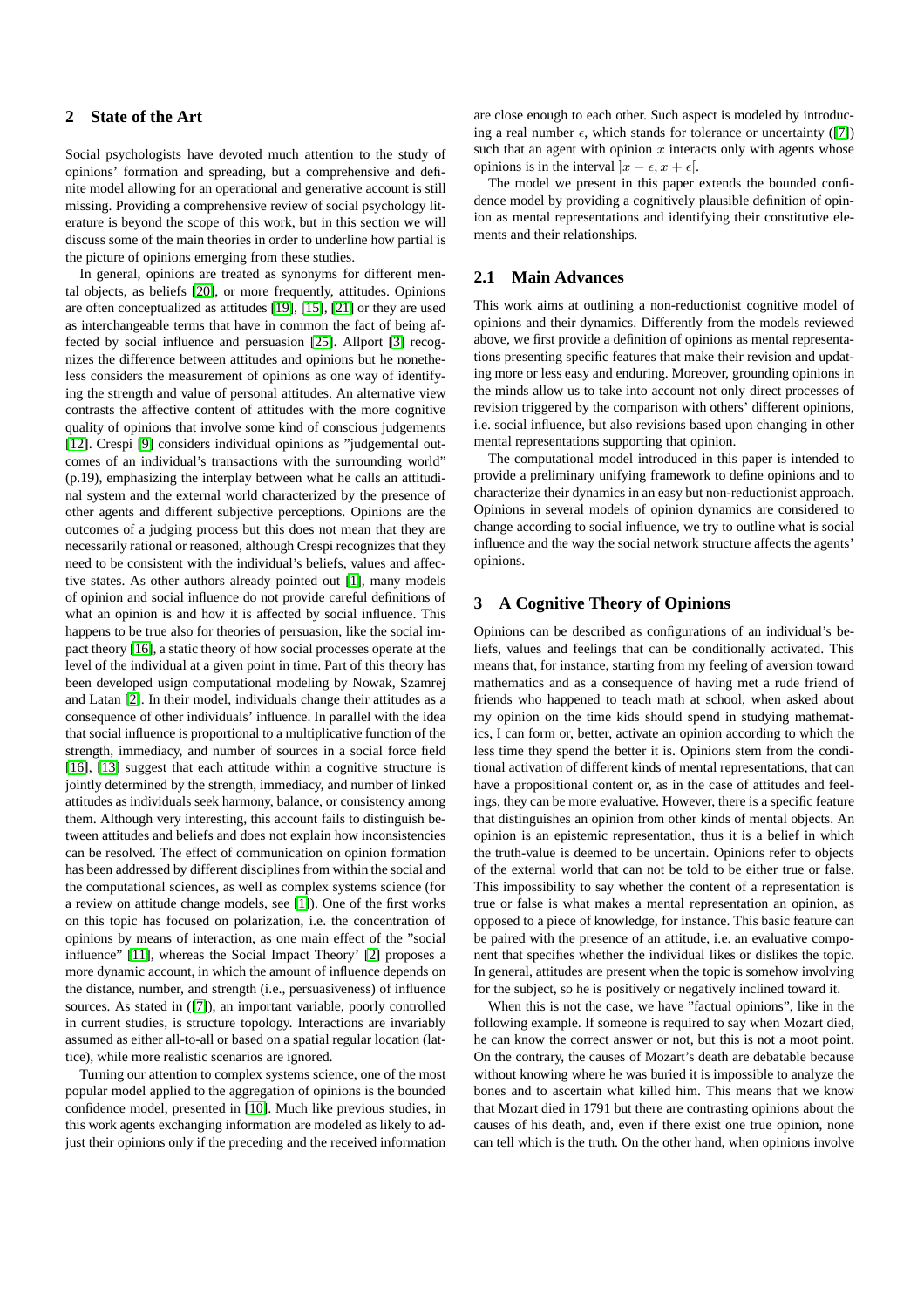also evaluative components or facts, the opinions result from the activation of a pattern of related representations like knowledge, other opinions, but also goals. This view allows us to describe opinions as non-static patterns of relationships in which different representations are linked through a variety of different linkages. This work is meant to address the origin and changing of opinions thanks to these inter-relationships.

An opinion is characterized by the three following features. First, the truth value can not be verified (or it is not relevant). In general, opinions are representations whose truth value can not be assessed through direct experience. The topic of the opinion can not be experienced and then it is impossible to say whether a given object is true or false. If I ask someone about his opinion on the military intervention in Afghanistan, he can not tell me that his opinion, whether positive or negative, is true, because it is not possible to test an alternative state of the world in which the intervention has not taken place and then asses which state was the best. Nonetheless, he can tell me that he has a strong opinion or that he is very confident in it because he has many supporting beliefs (e.g. Talibans' regime had to be fighted, civilians needed the intervention, the world is a safer place after the intervention, etc) and even some goals (for instance, feeling safer) related with that opinion. This is to say that the lack of an assessable truth value is totally independent from the confidence one has in his opinions. We can have strong or weak opinions, but our confidence does not depend on the fact that something is known to be true, given the impossibility to assess its truth-value.

The second feature is the degree of confidence which is a subjective measure of the strength of belief and it expresses the exent to which one's opinion is resistant to change. The degree of confidence depends on the number of supporting representations, and the higher this number the stronger an opinion will be. Castelfranchi, Poggi [\[6\]](#page-4-20) made a distinction between confidence coming from the source and confidence coming from the degree of compatibility that a given belief has with pre-existing beliefs. It is interesting to notice that representations do not need to be about the same topic or to belong to the same set to form a coherent network. If we take the Afghanistan example, we can easily imagine that a negative opinion about the military intervention could be supported by a general belief about the right of other countries to intervene in internal disputes or by negative evaluations about the US foreign policy, or even by knowledge about the roles played by URSS and US in Afghanistan during the Cold War. These beliefs are not exclusively related to the target opinion and they can have stronger or weaker connections with other opinions. The stronger the confidence in these beliefs and the higher their number, the stronger will be the confidence in that opinion.

Finally, the sharing of an opinion, i.e. the extent to which a given opinion is considered shared, is another crucial feature. The sharing may heavily affect the degree of confidence, making people feel more confident because many other individuals have the same opinion. The sharing is the outcome of a process of social influence, through which agents' opinion are circulated within the social space and they can become more or less shared. This dimension is crucial, but it is also true that it carachterize other social beliefs, like reputation.

It is worth noticing that there are other kinds of beliefs that are really close to opinions but, at a closer investigation, there are some important differences. Reputation can be one of these, because it is shared and it is also carachterized by a varying degree of confidence. But, unlikely opinions, reputation has a truth value because it refers to someone's behaviors or actions that were actually exhibited (or that were reported as such, but we do not want to address here the issue of lying) and reported to other people. Reality matters in reputation, whereas it is much less relevant in opinions, as witnessed also by the fact that reputation does not have to be convincing (i.e. supported by some reasoning or arguments), whereas opinions have.

## **4 Toward a Formal Definition**

## **4.1 Preliminaries**

## *4.1.1 Time Varying Graphs*

The temporal aspects of our opinion model is based on Time-Varying Graphs (TVG) formalism, a generic mathematical framework [\[8\]](#page-4-3) designed to deal with the temporal dimension of networked data and to express their dynamics from an *interaction-centric* point of view [\[26\]](#page-4-21).

Consider a set of entities V (or *nodes*), a set of relations E between these entities (*edges*), and an alphabet L accounting for any property such that a relation could have (*label*); that is,  $E \subseteq V \times V \times L$ . L can contain multi-valued elements.

The relations (interactions) among entities are assumed to take place over a time dimension (continuos or discrete)  $T$  the *lifetime* of the system which is generally a subset of  $\mathbb N$  (discrete-time systems) or  $\mathbb R$  (continuous-time systems). The dynamics of the system can subsequently be described by a time-varying graph, or TVG,  $\mathcal{G} = (V, E, \mathcal{T}, \rho, \zeta)$ , where

- $\rho: E \times \mathcal{T} \to \{0, 1\}$ , called *presence function*, indicates whether a given edge or node is available at a given time.
- $\zeta : E \times \mathcal{T} \to \mathbb{T}$ , called *latency function*, indicates the time it takes to cross a given edge if starting at a given date (the latency of an edge could vary in time).

### *4.1.2 The underlying graph*

Given a TVG  $\mathcal{G} = (V, E, \mathcal{T}, \rho, \zeta)$ , the graph  $G = (V, E)$  is called *underlying* graph of G. This static graph should be seen as a sort of *footprint* of G, which flattens the time dimension and indicates only the pairs of nodes that have relations at some time in a given time interval  $T$ . In most studies and applications,  $G$  is assumed to be connected; in general, this is not necessarily the case. Note that the connectivity of  $G = (V, E)$  does not imply that G is connected at a given time instant; in fact,  $G$  could be disconnected at all times. The lack of relationship, with regards to connectivity, between  $G$  and its footprint G is even stronger: the fact that  $G = (V, E)$  is connected does not even imply that  $G$  is "connected over time".

#### *4.1.3 Edge-centric evolution*

From an edge point of view (relationships within epistemic representations), the evolution derives from variations of the availability. TVG defines the *available dates* of an edge  $e$ , noted  $\mathcal{I}(e)$ , as the union of all dates at which the edge is available, that is,  $\mathcal{I}(e) = \{t \in \mathcal{T} : \rho(e,t) = 1\}$ . Given a multi-interval of availability  $\mathcal{I}(e) = \{ [t_1, t_2) \cup [t_3, t_4] \dots \}$ , the sequence of dates  $t_1, t_3, \dots$ is called *appearance dates* of e, noted App(e), and the sequence of dates  $t_2, t_4, ...$  is called *disappearance dates* of e, noted  $Dis(e)$ . Finally, the sequence  $t_1, t_2, t_3, \ldots$  is called *characteristic dates* of *e*, noted  $S_{\mathcal{T}}(e)$ .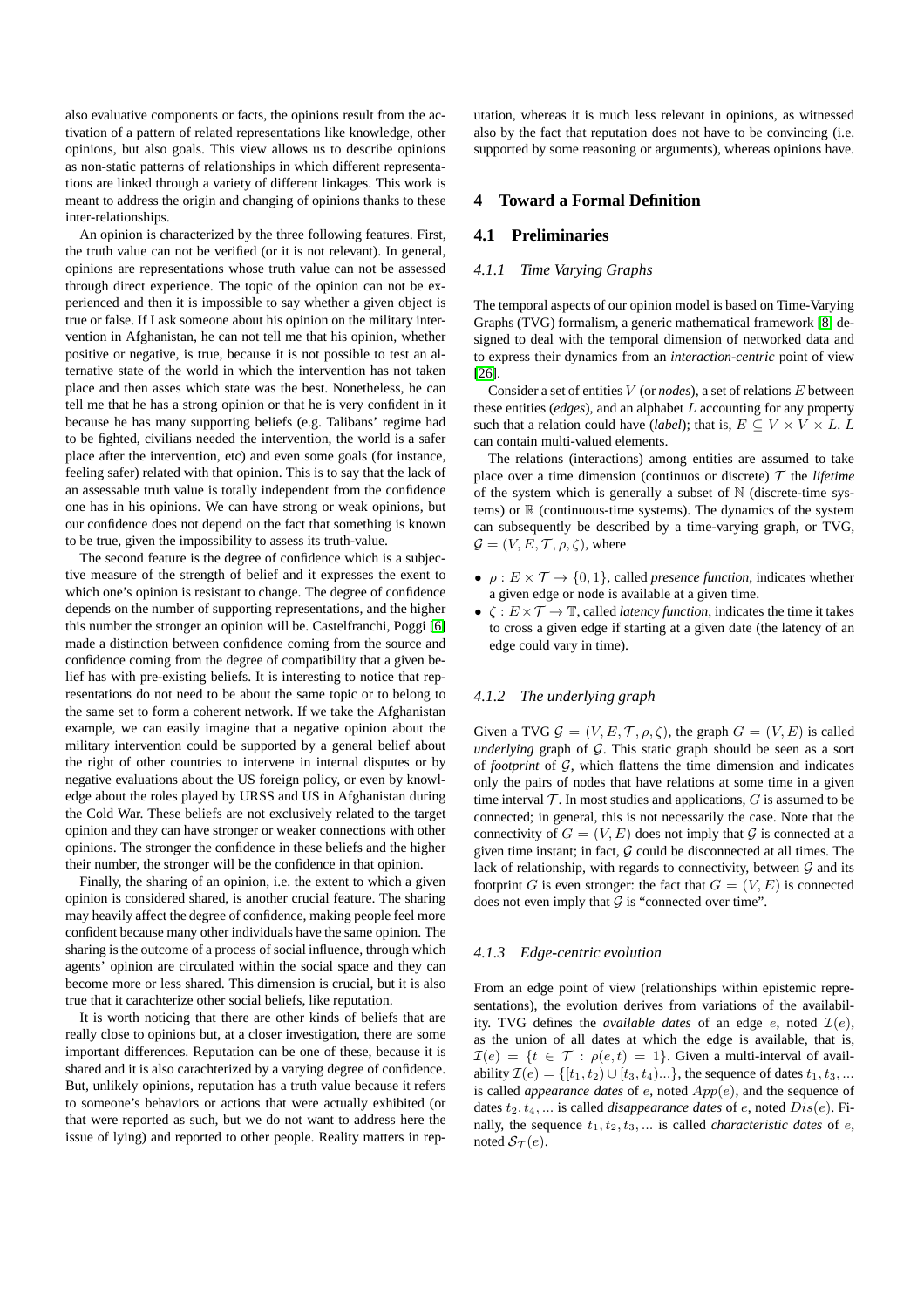#### *4.1.4 Graph-centric evolution*

From a global standpoint, the evolution of the system can be derived by a sequence of (static) graphs  $S_{\mathcal{G}} = G_1, G_2$ . where every  $G_i$ corresponds to a static *snapshot* of G such that  $e \in E_{G_i} \iff$  $\rho_{[t_i,t_i+1)}(e) = 1$ , with two possible meanings for the  $t_i$ s: either the sequence of  $t_i$ s is a discretization of time (for example  $t_i = i$ ); or it corresponds to the set of particular dates when topological events occur in the graph, in which case this sequence is equal to sort(∪{ $S_{\mathcal{T}}(e) : e \in E$ }). In the latter case, the sequence is called *characteristic dates* of  $\mathcal{G}$ , and noted  $\mathcal{S}_{\mathcal{T}}(\mathcal{G})$ .

## **4.2 Modeling Epistemic Representations**

An *opinion* is an epistemic representation of a state of the world with respect to a given object  $p$ . It is defined on a three dimensional space defined by: a) the *objective truth value*  $T_o$ , a *subjective truth value*, namely  $T_s$  and a *degree of confidence*  $d_c$  with respect to the object  $p$ .

More formally we can state that:

**Definition 1** *an epistemic representation of a state of the world*  $m \in$ M is a quadruplet  $p, T_o, T_s, d_c$  defined by a preposition p related to *a* given object O, and two variable  $T_o$  and  $T_s$  defined on  $\mathbb{R}$ . The  $d_c \in$ R *respectively quantifying the "real" truth value of an information, namely the objective truth value, the perceived truth values, and the degree of confidence, with respect to the preposition* p*.*

By varying the dimensions of the domain of  $T<sub>o</sub>$  and  $T<sub>s</sub>$ , we can define a taxonomy of the epistemic representation of the world that can be summarised as follows:

**Definition 2** An epistemic representation  $m_k = \{p, T_o, T_s, d_c\}$  is knowledge *when*  $T_o = T_s$ .

**Definition 3** An epistemic representation  $m_b = \{p, T_o, T_s, d_c\}$  is a belief *when*  $0 < T_o < 1 \wedge 0 \le T_s \le 1$ .

**Definition 4** An epistemic representation  $m_o = \{p, T_o, T_s, d_c\}$  is *an* **opinion** when  $0 \leq T_o < 1 \wedge 0 \leq T_s \leq 1$ .

## **4.3 Opinions and Individuals**

We can define an epistemic representation graph as a network of epistemic representation immerged in a dynamic network in a given time interval and the links state the correlation among them. Let us consider a set  $V$  of mental representation (or nodes), interacting with one another over time. Each *relation* among the mental representation can be formalized by a quadruplet  $c = \{u, v, t_1, t_2\}$ , where  $u$  and  $v$  are the involved mental representations (either beliefs, or knowledge or an opinion),  $t_1$  is the time at which the correlation occurs, and  $t_2$  the time at which the relation terminates. A given pair of nodes can naturally be subject to several such interactions over time (and for generality, we allow these interactions to overlap). Given a time interval  $\mathcal{T} = [t_a, t_b) \subseteq \mathcal{T}$  (where  $t_a$  and  $t_b$  may be either two dates, or one date and one infinity, or both infinities), the set  $C(\mathcal{T})$ (or simply  $C$ ) of all interactions occurring during that time interval defines a set of intermittently-available edges  $E(\mathcal{T}) \subseteq V \times V$ , such that:

$$
\forall u, v \in V, (u, v) \in E(\mathcal{T})
$$
  

$$
\iff \exists t' \in [t_a, t_b), (u, v, t_1, t_2) \in C(\mathcal{T}) : t_1 \le t' < t_2
$$
 (1)

that is, an edge  $(u, v)$  exists iff at least one interaction between u and v occurs, or terminates, between  $t_a$  and  $t_b$ . The intermittent availability of an edge  $e = (u, v) \in E(\mathcal{T})$  is described by the *presence function*  $\rho$  :  $E(\mathcal{T}) \times \mathcal{T} \rightarrow \{0, 1\}$  such that  $\forall t \in \mathcal{T}, e \in E(\mathcal{T})$ :

 $\rho(e, t) = 1 \iff \exists (u, v, t_1, t_2) \in C : t_1 \leq t < t_2$  (2)

The triplet  $\mathcal{G} = (V, E, \rho)$  is called an *epistemic representation graph*, and the temporal domain  $\mathcal{T} = [t_a, t_b]$  of the function  $\rho$ , is the *lifetime* of G. We denote by  $G_{[t,t']}$  the *mental representation subgraph* of G covering the period  $[t_a, t_b) \cap [t, t')$ 

Hence, a sequence of couples  $\mathcal{J} = \{(e_1, t_1), (e_2, t_2), ...\}$ , with  $e_i \in E$  and  $t_i \in \mathcal{T}$  for all i, is called a *journey* in  $\mathcal{G}$  iff  $\{e_1, e_2, ...\}$  is a walk in G and for all i,  $\rho(e_i, t_i) = 1$  and  $t_{i+1} \geq t_i$ . Journeys can be thought of as *paths over time* from a source node to a destination node (if the journey is finite).

Let us denote by  $\mathcal{J}_{\mathcal{G}}^*$  the set of all possible journeys in an epistemic representation system G. We will say that G *admits* a journey from a node u to a node v, and note  $\exists \mathcal{J}_{(u,v)} \in \mathcal{J}_{\mathcal{G}}^*$ , if there exists at least one possible journey from  $u$  to  $v$  in  $\mathcal{G}$ .

## **4.4 Opinion Dynamics and Society**

One of the most famous formalisms aimed at describing the process of persuasion is the "Bounded Confidence Model" (BCM) where agents exchanging information are modeled as likely to adjust their opinions only if the preceding and the received information are close enough to each other. Such an aspect is modeled by introducing a real number  $\epsilon$  , which stands for tolerance or uncertainty such that an agent with opinion  $x$  interacts only with agents whose opinions is in the interval  $x \in \{x, x + \epsilon\}$ . Neverthless the wide, massive and crossdisciplinary use of the BCM ([\[18,](#page-4-2) [14\]](#page-4-22)) ranging from "viral marketing" to to the Italians' opinions distortion played by controlled mass media ([\[24,](#page-4-23) [4,](#page-4-24) [5,](#page-4-25) [14\]](#page-4-22)). Such a model does not provide an explanation of the phenomena yielding to the tolerance value, it is just assumed as a static value.

In this work we will outline which are the factors affecting the acceptance or the refuse of one another opinion. In particular, how can we formalize comparison of two or more opinions? Recalling that a mental representation is a preposition with the truth value defined by two variable  $T_o, T_s \in \mathbb{R}$  and  $d_c \in \mathbb{R}$  respectively quantifying the "real" and the perceived truth value and the degree of confidence with respect to a given object or proposition. And considering that such mental representations are modeled as set of time connected entities of the form  $\mathcal{G} = (V, E, \rho)$  we can now provide some definitions aimed at describing the process of persuasion.

Assuming that an epistemic representation system, which is by nature adaptive, when facing with external events, reacts to the stimulus by activating only a subset of its components. For instance, consider the example where an agent  $x$  is questioned by an agent  $y$  about his opinion on a given target.

What does happen in the  $x$ 's mental representation system? How can we quantify  $x$ 's attitudes to change or not is opinions regarding a given matter of fact?

According to our model the epistemic representation system of  $x$ , as reaction to the external stimulus posed by the  $y$ 's question, will perform journey within the elements that in its mind are related with the target of the question and on this base will be able to compare its opinion with the one owned by  $y$ .

**Definition 5** (relational-)connected component induced by an external event *in*  $\mathcal{G}_x$  *is defined as a set of nodes*  $V' \subseteq V$  *such that*